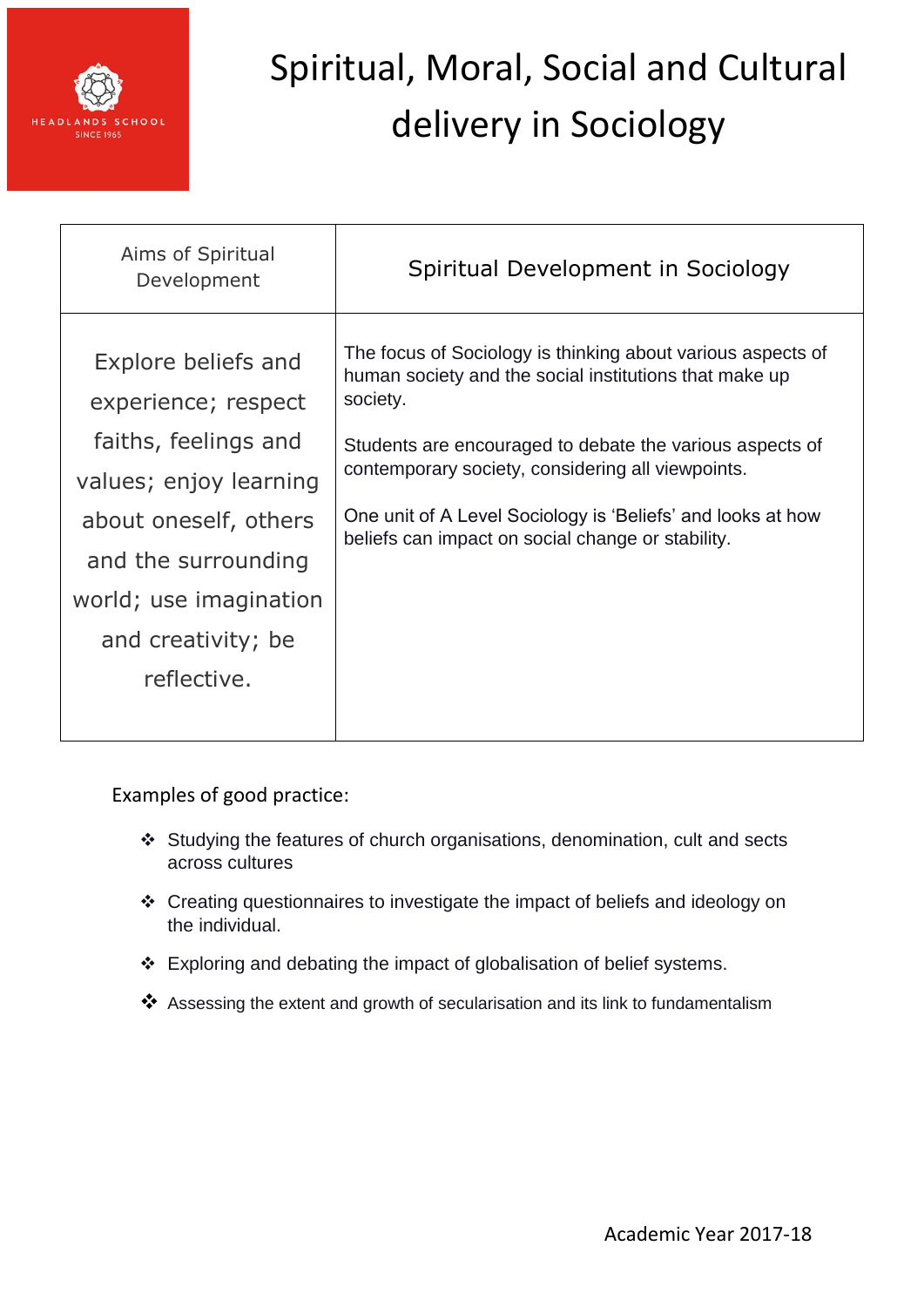

| Aims of Moral<br>Development                                                                                                                       | Moral Development in Sociology                                                                                                                                                                                                                                                                                                                                                                                                                                            |
|----------------------------------------------------------------------------------------------------------------------------------------------------|---------------------------------------------------------------------------------------------------------------------------------------------------------------------------------------------------------------------------------------------------------------------------------------------------------------------------------------------------------------------------------------------------------------------------------------------------------------------------|
| Recognise right and<br>wrong; respect the<br>law; understand<br>consequences;<br>investigate moral and<br>ethical issues; offer<br>reasoned views. | Ethical issues within sociological research is an A level<br>syllabus topic in itself.<br>Students must be familiar with ethical guidelines for research<br>as issued by the British Sociological Society and put these<br>into practice during project work.<br>The A Level unit 'Crime and Deviance' provides an in-depth<br>coverage of the UK penal system and the impact of crime on<br>victims. This provides plenty of time for discussion of crime in<br>general. |

- \* Knowledge of possible ethical conflicts in research
- Examples of poor practice
- Knowledge of BSS guidelines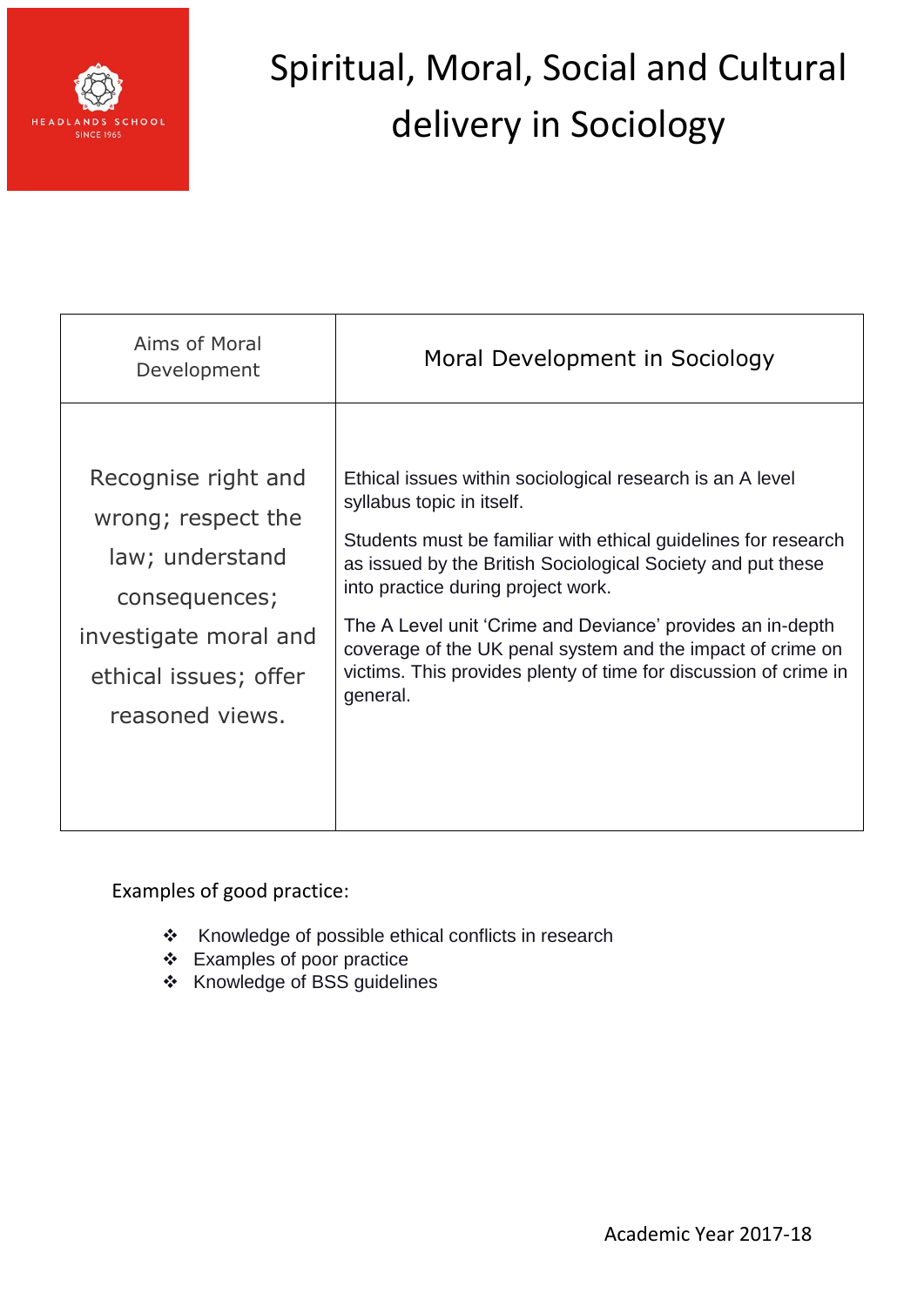

| Aims of Social<br>Development | Social Development in Sociology                                                                            |
|-------------------------------|------------------------------------------------------------------------------------------------------------|
| Use a range of social         |                                                                                                            |
| skills; participate in the    | The nature of the subject encourages appreciation of different                                             |
| local community;              | viewpoints.                                                                                                |
| appreciate diverse            | Students are encouraged to work together to solve problems                                                 |
| viewpoints; participate,      | and take part in research projects as part of a team.                                                      |
| volunteer and cooperate;      | The A Level syllabus topic of 'Crime and Deviance' involves<br>in depth study of the British legal system. |
| resolve conflict; engage      |                                                                                                            |
| with the 'British values'     | Students are encouraged to take part in visits to local court<br>buildings and prisons.                    |
| of democracy, the rule of     |                                                                                                            |
| law, liberty, respect and     |                                                                                                            |
| tolerance.                    |                                                                                                            |
|                               |                                                                                                            |

- Use national statistical data to look at both national and local crime rates.
- Describe the workings of the legal system
- Attend student conferences